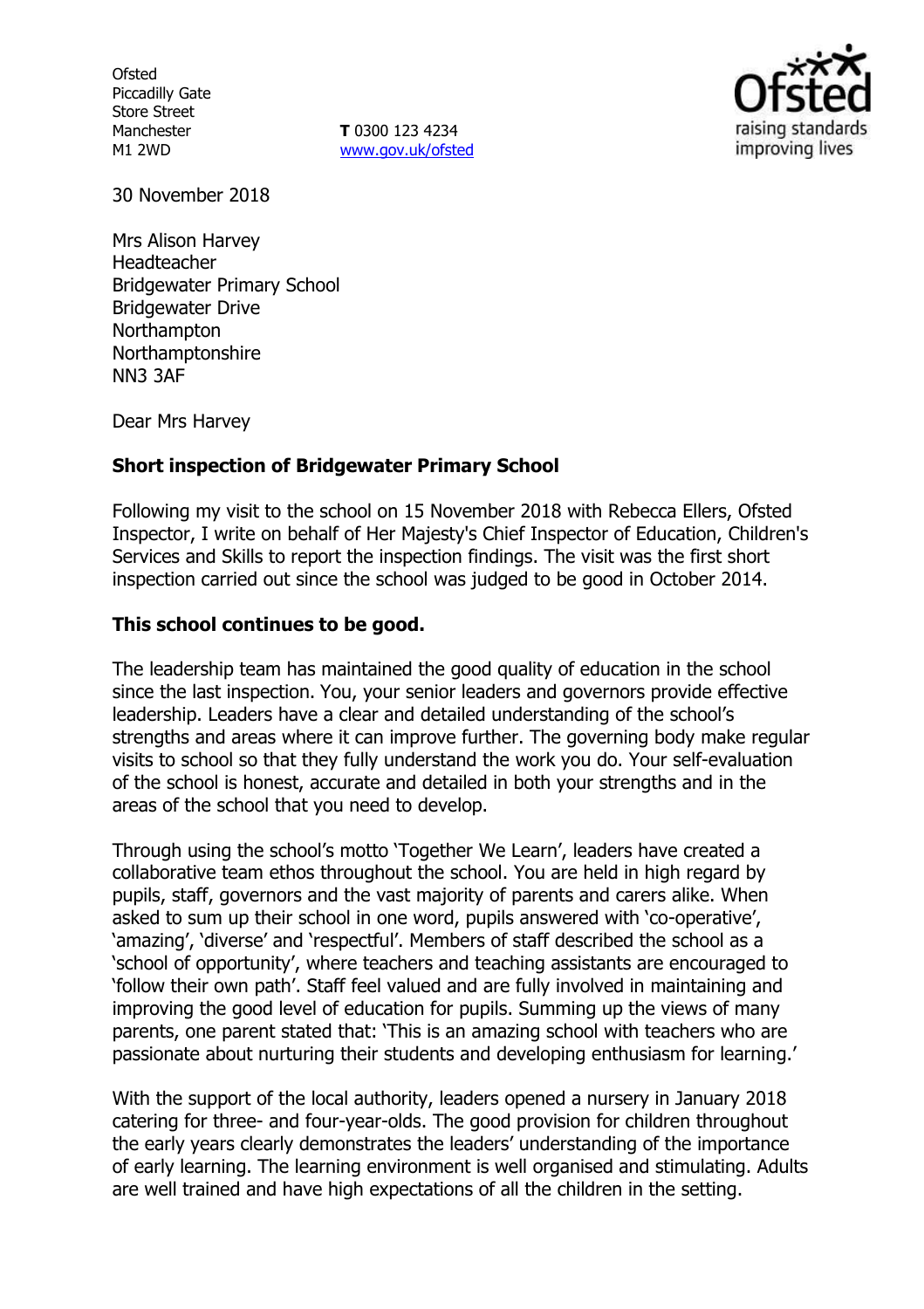

Activities are well planned with the children's interests and needs in mind. The children are highly engaged in their learning. They demonstrate sustained concentration and make the progress of which they are capable.

'The Bridge' offers well organised and informed support for pupils who require extra support in school. Pupils are encouraged to develop resilience and independence so that they do not become dependent on adult support. They are taught how to cope with and manage their feelings, and this raises their self-esteem and confidence. Pupils with special educational needs and/or disabilities (SEND) are well provided for in lessons, and this enables them to access the curriculum and to make good progress. Typically, parents described the school as the 'epitome of inclusion'. Pupils, regardless of ability or background, are taught well and individual needs are carefully catered for. This allows them to make good progress.

Pupils enjoy their lessons and are articulate and eager to learn. Older pupils, in particular, speak confidently about their work. Pupils enjoy taking responsibility for their learning and for choosing the level of challenge. They understand the concept of learning from their mistakes and that it is acceptable to get things wrong. Pupils explained, 'When we make mistakes, it's a good thing. It shows we are learning.'

# **Safeguarding is effective.**

The arrangements for safeguarding are effective. Leaders are tenacious in their approach to safeguarding. Records show that any safeguarding concerns are dealt with in a timely manner. This is because all staff not only understand their responsibility and the processes to follow but do so vigilantly. Leaders make sure that staff safeguarding training is up to date and that staff and governors are aware of new guidance and statutory information.

Almost all parents agree that their children are safe in school. Pupils are taught how to stay safe in a variety of situations, including when they are online. They say that the adults in school will help them if they have any concerns. Older pupils enjoy the responsibility of being a 'buddy' and supporting the younger children in school, ensuring that they are happy and safe.

### **Inspection findings**

- **Pupils are well prepared for life in modern Britain. They are able to discuss in** detail what they have learned about British values. These values permeate the school. The school council is made up of an elected Prime Minister and a cabinet who help to make decisions. Displays around the school highlight an inclusive ethos, where diversity is celebrated, and pupils are valued.
- The curriculum is rich and broad. Work in pupils' books clearly demonstrates the wide variety of topics covered in lessons. Pupils are enthusiastic about a range of subjects from science to religious education. During the recent Remembrance Day service, pupils demonstrated their understanding of the commemoration through dance, music, art and poetry.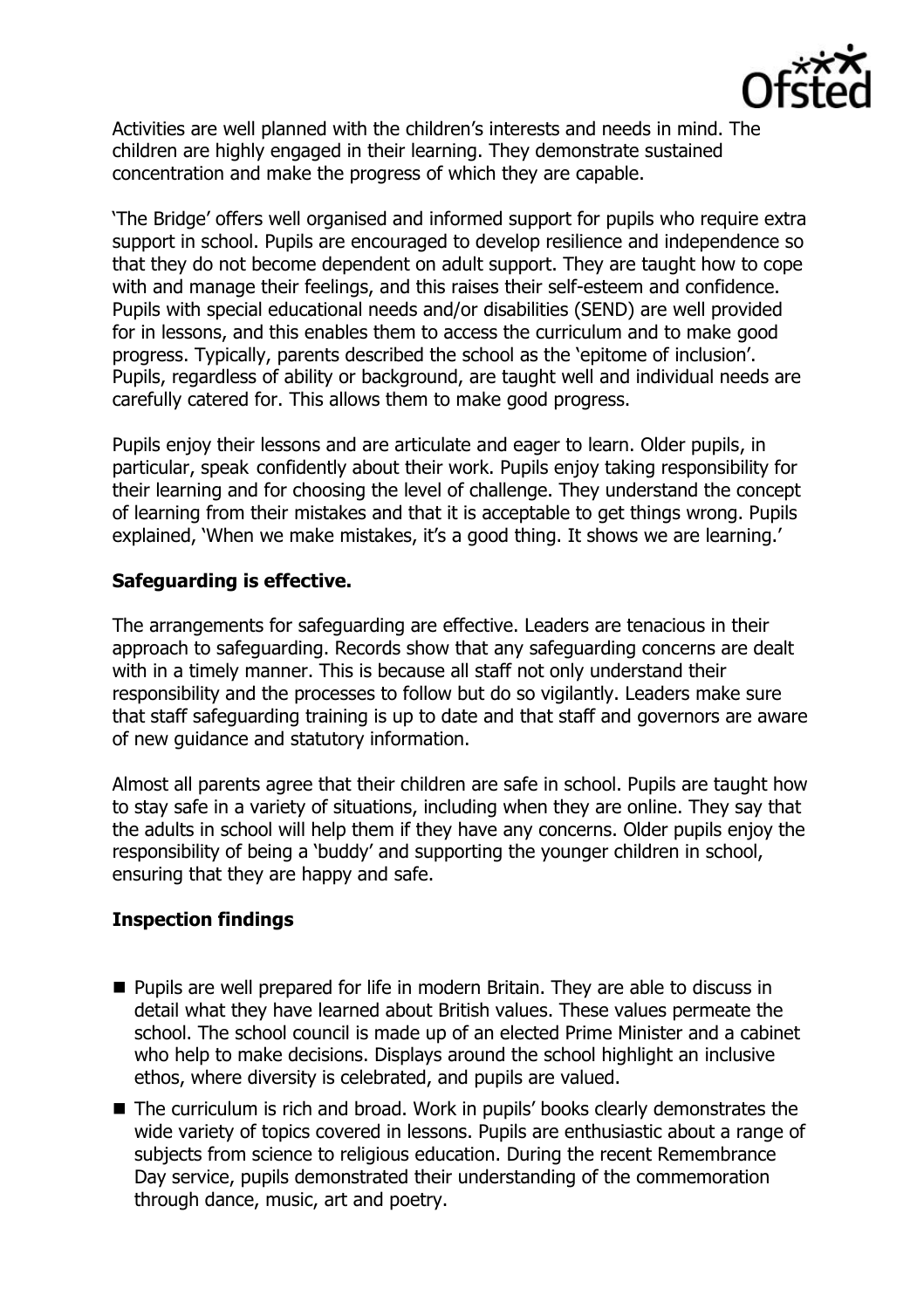

- The number of pupils on roll has increased since the previous inspection. There are now three classes in each year group. Leaders have maintained the good standards of teaching during this period of expansion. Newly qualified teachers are well supported in school so that they develop their skills quickly and make a valuable contribution to the teaching in the school.
- Plans for continued school improvements show that leaders, at all levels, have an accurate understanding of the strengths and weaknesses of the school. However, these plans are not currently precise enough with measurable targets and accurate timescales to allow leaders to hold teachers to account, or for governors to challenge leaders about the impact of their work on the outcomes for pupils.
- The vast majority of teachers and teaching assistants consistently use welltargeted questioning during lessons to help pupils to expand their understanding of concepts and to think deeply about their ideas. Expectations across the school are high. This was seen in the targets which are set for pupils in lessons and in their books. Pupils take pride in their work and present it well. Pupils are expected to edit and improve their work across the curriculum.
- Leaders have correctly identified a weakness in spelling. In pupils' work, there are instances where the same errors are repeated. This detracts from the otherwise interesting writing of many pupils. Steps to improve the teaching of spelling are underway. However, it is too early to see the impact of these developments.
- Historically, girls have not made as much progress as boys in mathematics. Teachers have challenged the belief held by some girls that their weaker attainment in mathematics was acceptable. Work in current pupils' books shows that this is having an impact on the progress made by these girls. There is no longer a significant difference in the progress of girls and boys.

### **Next steps for the school**

Leaders and those responsible for governance should ensure that:

- $\blacksquare$  plans for improvement have more precise and measurable targets, with clear timescales against which leaders and governors can hold those responsible to account for the impact on pupils' learning and progress
- $\blacksquare$  there is an improvement in the teaching of spelling so that pupils' accuracy increases, they avoid repeating the same errors and they are able to successfully edit and improve their writing.

I am copying this letter to the chair of the governing body, the regional schools commissioner and the director of children's services for Northamptonshire. This letter will be published on the Ofsted website.